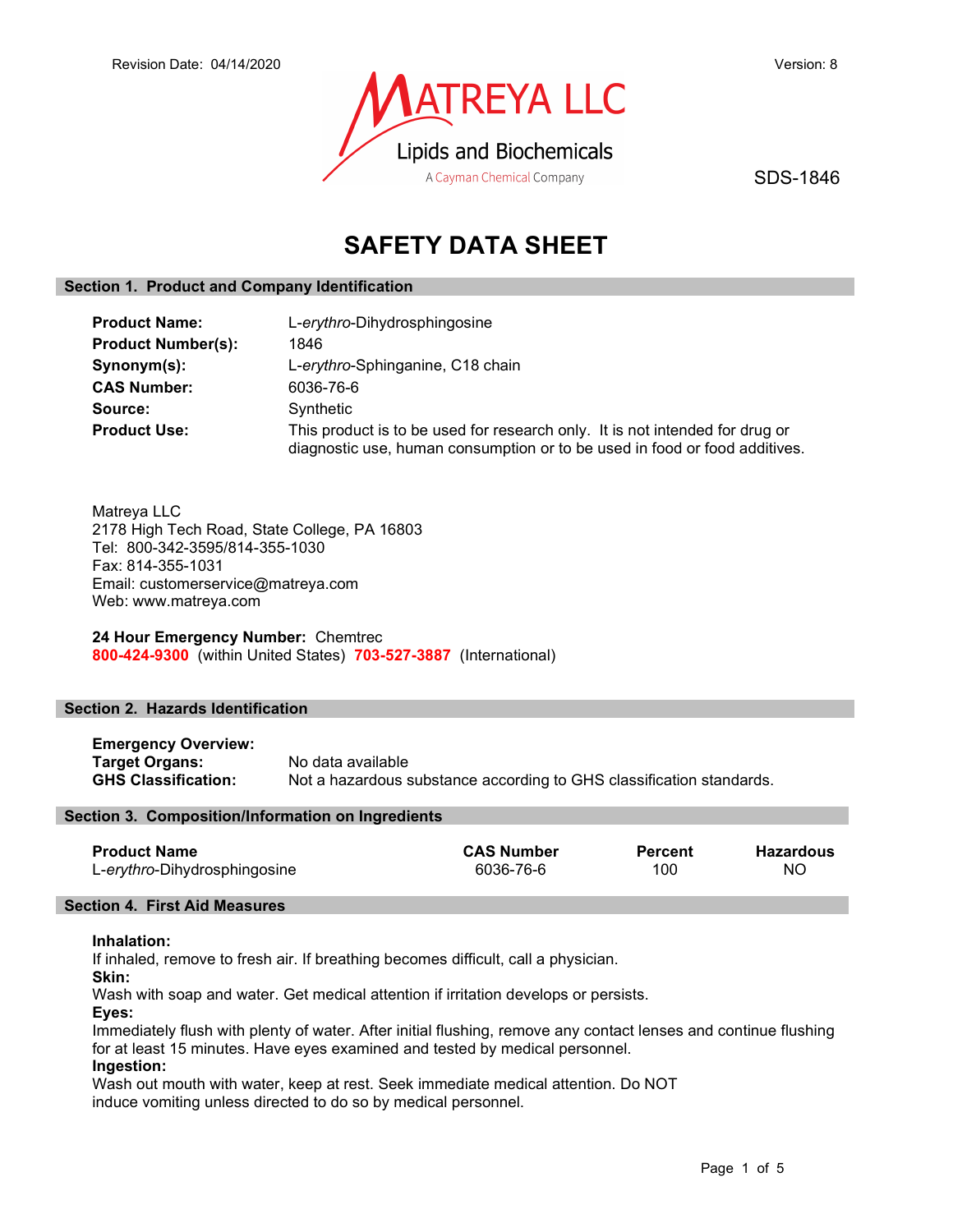#### Section 5. Fire Fighting Measures

#### Suitable extinguishing media:

Use dry chemical, alcohol-resistant appropriate foam, carbon dioxide, or water spray. Specific hazards arising from the chemical: No data available Special protective actions for fire fighters: No data available Special protective equipment for fire fighters: Wear breathing apparatus and use water spray to keep fire-exposed containers cool.

#### Section 6. Accidental Release Measures

### Personal precautions:

Wear appropriate personal protective equipment. After contact with skin, wash immediately with plenty of water.

### Environmental precautions:

Do not let product enter drains.

Methods and Materials for containment and cleaning up: Sweep up and keep in suitable, closed container for disposal.

#### Section 7. Handling and Storage

#### Precautions for safe handling:

Avoid contact with eyes, skin or clothing. Do not ingest. Use only with adequate ventilation. Keep sealed when not in use. Wear appropriate personal protective equipment.

#### Conditions for safe storage, including incompatibilities:

Recommended storage temperature: -20°C. Keep container tightly closed in a dry and well-ventilated place.

#### Section 8. Exposure Controls/Personal Protection

This product contains no substances with occupational exposure limit values.

#### Engineering Controls:

No specific ventilation required.

#### Personal Protective Equipment:

### Respiratory protection:

Respiratory protection is not required. Where protection from nuisance levels of dusts are desired, use type N95 (US) or type P1 (EN 143) dust masks. Use respirators and components tested and approved under appropriate government standards such as NIOSH (US) or CEN (EU).

# Hand protection:

For prolonged or repeated contact use protective gloves. Recommended: Nitrile rubber Eye protection:

Safety eyewear should be worn at all times to avoid exposure to liquid splashes, mists, or dusts. Recommended: Safety glasses with side shields or goggles.

# Skin protection:

Protective clothing should be selected specifically for the working place, depending on concentration and quantity of the hazardous substances handled. Recommended: Lab coat

#### Section 9. Physical and Chemical Properties

Appearance: Solid Odor: No data available **pH:**  $\blacksquare$ 

No data available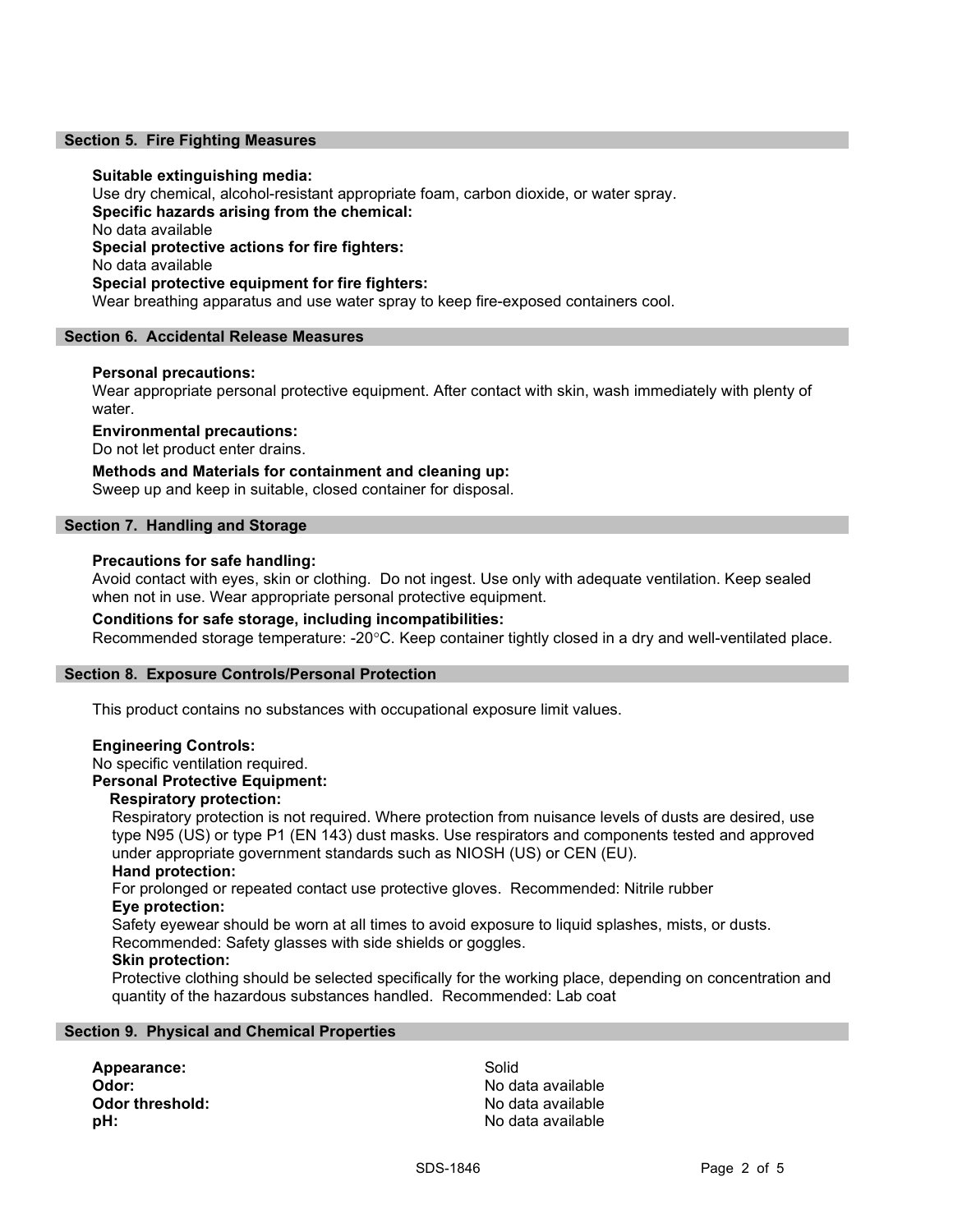- Melting/Freezing point: Melting/Freezing point: Initial boiling point and boiling range: No data available Flash point: No data available **Evaporation rate:** No data available Flammability (solid, gas): No data available Upper/Lower flammability or explosive limit: No data available Vapor pressure: No data available Vapor density: No data available Relative density: No data available Solubility (ies):<br> **Solubility (ies):** Chloroform, ethanol, methanol, DMSO<br> **Partition coefficient (n-octanol/water):** No data available Partition coefficient (n-octanol/water): Auto-ignition temperature: No data available Decomposition temperature: No data available Viscosity: No data available Molecular formula: C<sub>18</sub>H<sub>39</sub>NO<sub>2</sub> Molecular weight: 301
- 

#### Section 10. Stability and Reactivity

#### Reactivity:

Stable under recommended storage conditions.

Chemical stability: Stable under recommended storage conditions.

Possibility of hazardous reaction: No data available

Conditions to avoid: No data available

Incompatible materials: No data available

Hazardous decomposition products: No data available

### Section 11. Toxicological Information

Acute toxicity:

No data available

Skin corrosion / irritation: No data available

Serious eye damage / irritation:

No data available Respiratory or skin sensitization:

No data available

Germ cell mutagenicity: No data available

# Carcinogenicity:

No component of this product present at levels greater than or equal to 0.1% is identified as a carcinogen or potential carcinogen by IARC, ACGIH, NTP or OSHA.

Reproductive toxicity: No data available

Specific target organ toxicity - single exposure: No data available

Specific target organ toxicity - repeated exposure: No data available

Aspiration hazard: No data available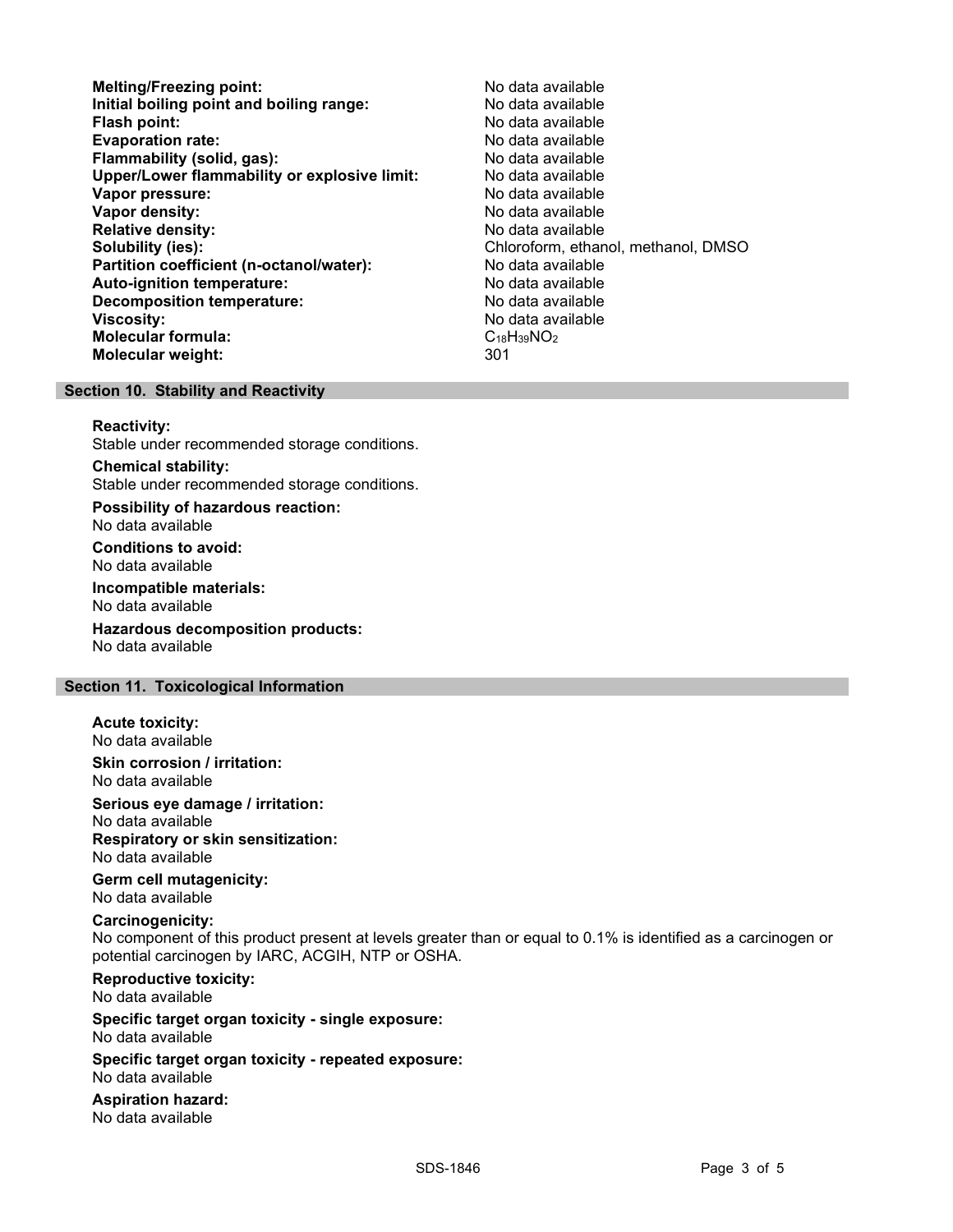#### Section 12. Ecological Information

#### Toxicity:

No ecological data available for this product. Persistence and degradability: No data available Bioaccumulative potential: No data available

Bioaccumulation: No data available

Mobility in soil: No data available Other adverse effects:

No data available

# Section 13. Disposal Consideration

#### Disposal methods:

Observe all federal, state and local environmental regulations.

#### Section 14. Transportation Information

| DOT (US)<br><b>UN Number:</b>                       | Not dangerous goods |
|-----------------------------------------------------|---------------------|
| <b>Land Transport ADR/RID</b><br><b>UN Number:</b>  | Not dangerous goods |
| <b>Maritime Transport IMDG</b><br><b>UN Number:</b> | Not dangerous goods |
| <b>Air Transport ICAO/IATA</b><br><b>UN Number:</b> | Not dangerous goods |

# Section 15. Regulatory Information

 Product Name CAS Number L-erythro-Dihydrosphingosine 6036-76-6

#### SARA 302 Components:

No chemicals in this material are subject to the reporting requirements of SARA Title III, Section 302.

#### SARA 313 Components:

This material does not contain any chemical components with known CAS numbers that exceed the threshold (De Minimis) reporting levels established by SARA Title III, Section 313.

#### SARA 311/312 Hazards:

No 311/312 SARA Hazards

#### California Prop. 65 Components:

This product does not contain any chemicals known to State of California to cause cancer, birth, or any other reproductive defects.

#### DSL/NDSL status:

This product contains the following components that are not on the Canadian DSL nor NDSL lists.